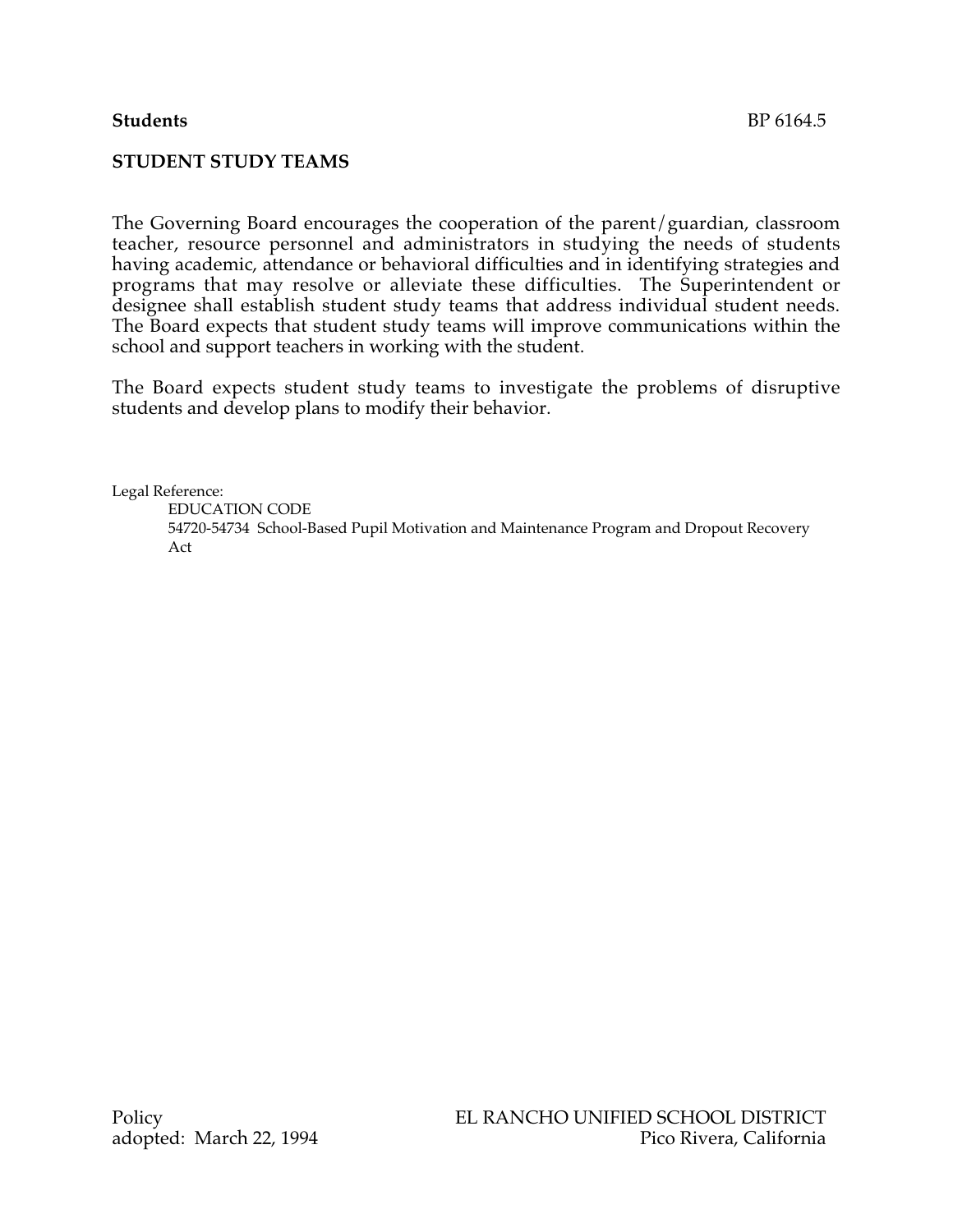# **STUDENT STUDY TEAMS**

The principal or designee at each school shall:

- 1. Select a coordinator who will set student study meeting times and procedures.
- 2. Establish a process by which teachers, other staff members or parents/guardians may initiate a student referral.
- 3. Design provisions for:
	- a. Contacting parents/guardians.
	- b. Observing the student in the problem setting.
	- c. Collecting background information.
	- d. Helping the student and parent/guardian prepare for the meeting.
	- e. Bringing in other school or district resource personnel.

Members of individual student study teams may include:

- 1. The principal or designee.
- 2. Resource teachers or specialists: psychologists, nurses, school counselors, bilingual staff, categorically funded staff, department chairpersons, speech and language specialists.
- 3. One or more of the student's teachers or previous teachers.
- 4. The student's parents or guardians, and the student if appropriate.
- 5. Representatives of community or law enforcement agencies, if appropriate.

## **Team Meetings**

Because a positive solution to a student's difficulties often grows out of the student's strengths and potential, the initial study team meeting shall always begin by discussing the student's strengths. His/her problems shall be described as precisely as possible, and a plan for resolving these problems shall be developed.

Strategies and interventions may include, but are not limited to:

- 1. Program changes involving different classes, a different level and/or variety of instructional materials, and/or more time for completing assignments.
- 2. Contracts for task completion and/or behavior modification.